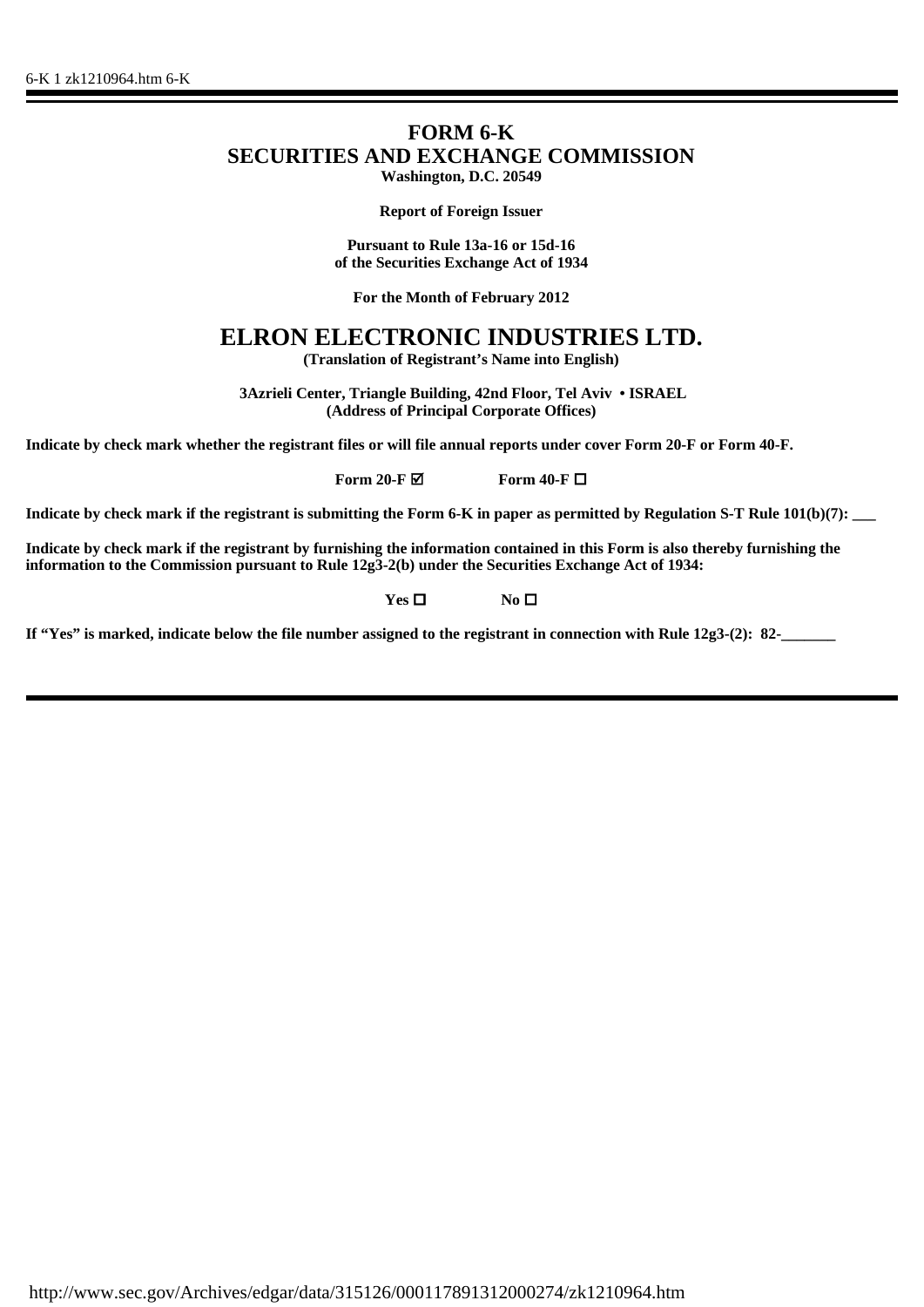On February 2, 2012, the Registrant filed an immediate report with the Israeli Securities Authority pursuant to which it reported the results of the Special General Meeting of the Shareholders of the Company convened on February 1, 2012, as follows:

#### **1.To approve the amendment and extension of the Company's engagement with Discount Investment Corporation Ltd. , a controlling shareholder of the Company, in a service agreement for an additional period of three years from May 1, 2012**

The shareholders resolved to vote for the proposal.

The amount of shares voted: 22,879,271 The amount of shares voted for: 22,190,229

The amount of shares voted which were not deemed as held by persons who have a personal interest / as held by a controlling shareholder or someone on his/her behalf: 6, 000,101of which 5,532,950 voted for approval of the transaction.

The amount of shares voted against: 467,151

The percentage of votes which were for approval of the transaction, out of the total number of voters not deemed to have a personal interest / as held by a controlling shareholder or someone on his/her behalf: *92.21%*

The percentage of voters who voted against, out of the total voting rights in the Company: *2.1%*

**2. To approve, in advance, the Company's engagement in a "directors and officers" insurance policy from July 1, 2012 (the date of expiration of the present insurance policy in which the Company engaged) through Clal Insurance Company. Ltd. ("Clal", "Commencement of the First Insurance Period"), or through another insurer, for a period to be determined (the "First Insurance Period"), and to approve, in advance, the Company's engagement in an insurance policy as stated in this section after expiration of the First Insurance Period, all including by way of extension of the present policy and/or through the purchase of new policies, and which shall apply with respect to the directors and officers, as shall serve at the Company and at the group from time to time, including officers who are controlling shareholders or their relatives, subject to the terms and conditions specified in the Proxy Statement. This resolution will remain in effect for a period of three years from the date of Commencement of the First Insurance Period.**

The shareholders resolved to vote for the proposal.

The amount of shares voted: 22,879,271 The amount of shares voted for: 22,599,773

The amount of shares voted which were not deemed as held by persons who have a personal interest / as held by a controlling shareholder or someone on his/her behalf: 6,011,212 of which 5,946, 124 voted for approval of the transaction.

The amount of shares voted against: 65,088

The percentage of votes which were for approval of the transaction, out of the total number of voters not deemed to have a personal interest / as held by a controlling shareholder or someone on his/her behalf: *98.92%*

The percentage of voters who voted against, out of the total voting rights in the Company: *0.3%*

| ۰,<br>ł<br>I<br>I<br>٦<br>٦ |  |  |
|-----------------------------|--|--|
|                             |  |  |
|                             |  |  |
|                             |  |  |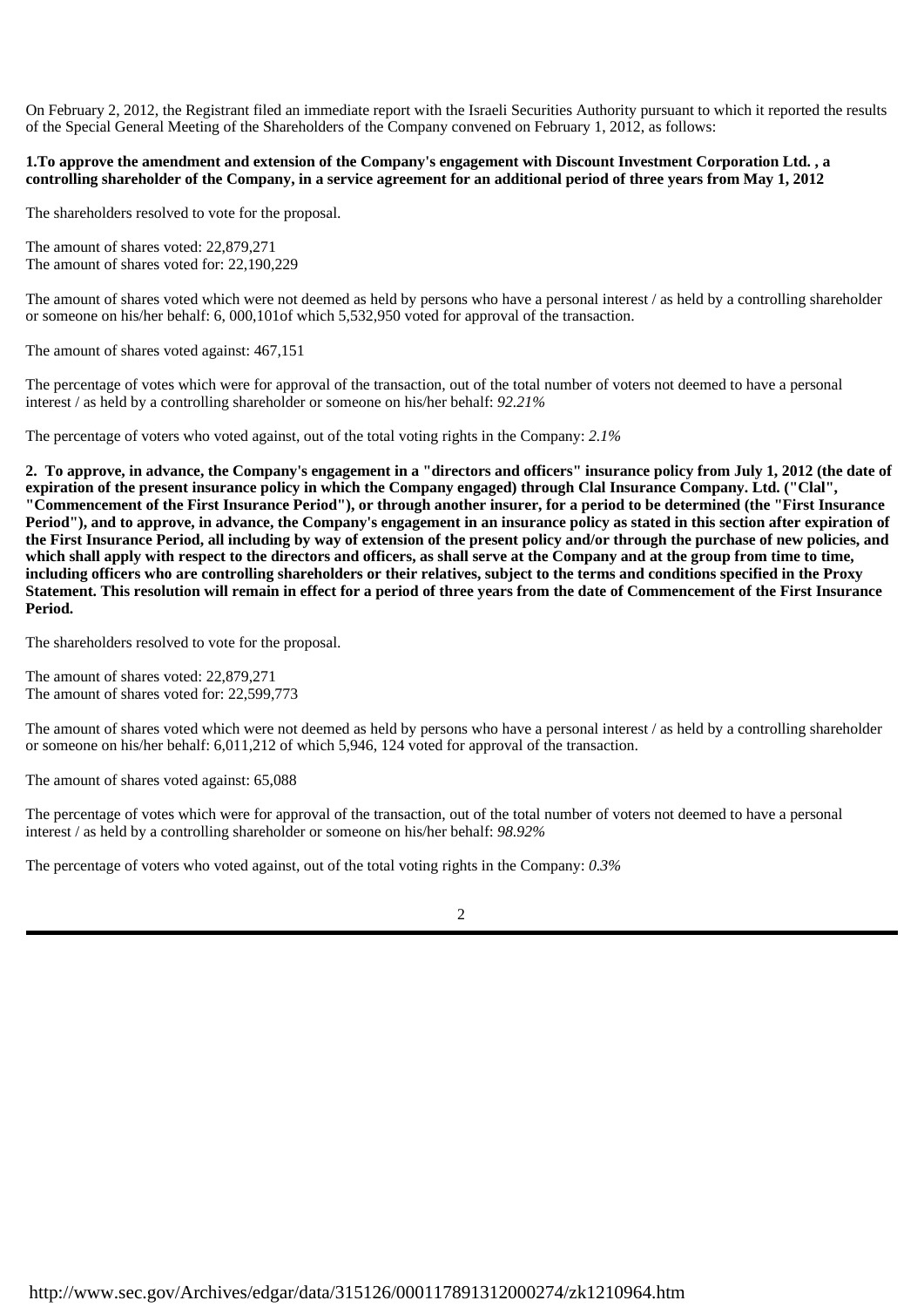**3. To approve an amendment to the Company's Articles of Association ("Articles") as marked in Sections 1, 19, 52, 97, 104, 111, 138-142 (inclusive) in the amended form of the Articles, which is attached hereto as Annex B to the Proxy Statement, which mainly concern expansion of the provisions of the Articles that pertain to indemnification and insurance of officers, as permitted in accordance with the changes in the Companies Law and with other legislation on matters pertaining to indemnification and insurance, as well as adaptation of the provisions of the Articles to additional changes that have occurred in the Companies Law**

The shareholders resolved to vote for the proposal.

The amount of shares voted: 22,879,271 The amount of shares voted for: 22,449,279

The amount of shares voted which were not deemed as held by persons who have a personal interest / as held by a controlling shareholder or someone on his/her behalf: 6,014,474 of which 5, 793,254voted for approval of the transaction.

The amount of shares voted against: 221,220

The percentage of votes which were for approval of the transaction, out of the total number of voters not deemed to have a personal interest / as held by a controlling shareholder or someone on his/her behalf: *96.32%*

The percentage of voters who voted against, out of the total voting rights in the Company: *1.0 %*

**4. To approve the granting of letters of indemnification in the new form attached hereto as Annex C to the Proxy Statement (the "New Letter of Indemnification"), to all of the directors who serve and will serve from time to time in the Company, and to officers of the Company (including directors) who serve and/or shall serve therein from time to time and who are and/or whose relatives are controlling shareholders of the Company at the time of the Proxy Statement and/or in the granting of which the controlling shareholders of the Company may have a personal interest, as specified herein, subject to approval of the resolution to amend the Company's Articles, as proposed in Section 1.3 above. Insofar as the resolution to grant new letters of indemnification as stated in this section shall be approved, the letters of indemnification shall remain in effect until 1 February 2021, with the exception of letters of indemnification that shall be granted to directors and to officers who are controlling shareholders or their relatives, which will remain in effect for three years, commencing on the date of the approval of the general meeting which is hereby summoned.**

The shareholders resolved to vote for the proposal.

The amount of shares voted: 22,879,271 The amount of shares voted for: 22,288,654

The amount of shares voted which were not deemed as held by persons who have a personal interest / as held by a controlling shareholder or someone on his/her behalf: 5,683,202 of which 5,631,425 voted for approval of the transaction.

The amount of shares voted against:51,777

The percentage of votes which were for approval of the transaction, out of the total number of voters not deemed to have a personal interest / as held by a controlling shareholder or someone on his/her behalf: *99.09%*

The percentage of voters who voted against, out of the total voting rights in the Company: *0.2%*

**5. To approve anew the granting of an advance exemption from liability by the Company to officers of the Company (including directors) who serve and/or shall serve therein from time to time and who are and/or whose relatives are controlling shareholders of the Company at the time of Proxy Statement ("Officers from among Controlling Shareholders") and/or in the granting of which the controlling shareholders of the Company may have a personal interest. Insofar as the resolution to grant the exemption shall be approved, the exemption shall remain valid until 1 February 2021 except for the exemption to be granted to Officers from among Controlling Shareholders which will remain valid for a period of three years commencing on the date of approval of the general meeting that is hereby convened.**

The shareholders resolved to vote against the proposal.

The amount of shares voted: 22,879,271 The amount of shares voted for: 16,057,644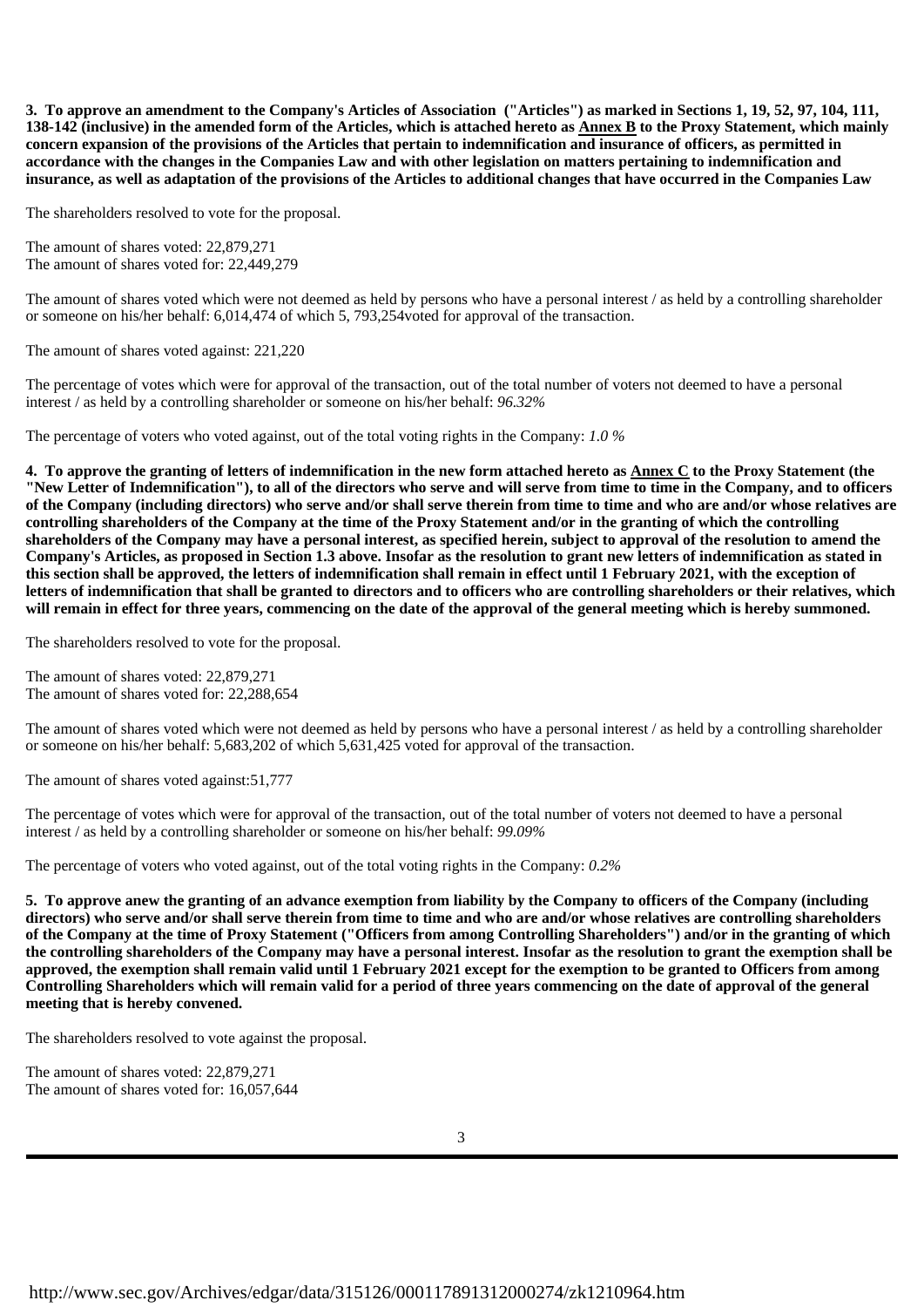The amount of shares voted which were not deemed as held by persons who have a personal interest / as held by a controlling shareholder or someone on his/her behalf: 5,983,050 of which 1,042,076 voted for approval of the transaction.

The amount of shares voted against: 6,592,217

The percentage of votes which were for approval of the transaction, out of the total number of voters not deemed to have a personal interest / as held by a controlling shareholder or someone on his/her behalf: *17.42%*

The percentage of voters who voted against, out of the total voting rights in the Company: *29.1%*

#### **6. To grant "phantom" options to purchase 375,772 Series F preferred shares of Pocared Diagnostics Ltd ("Pocared") from the Company to the Chairman of the Company, Mr. Arie Mientkavich, on the terms and conditions detailed in the Proxy Statement**

The shareholders resolved to vote for the proposal.